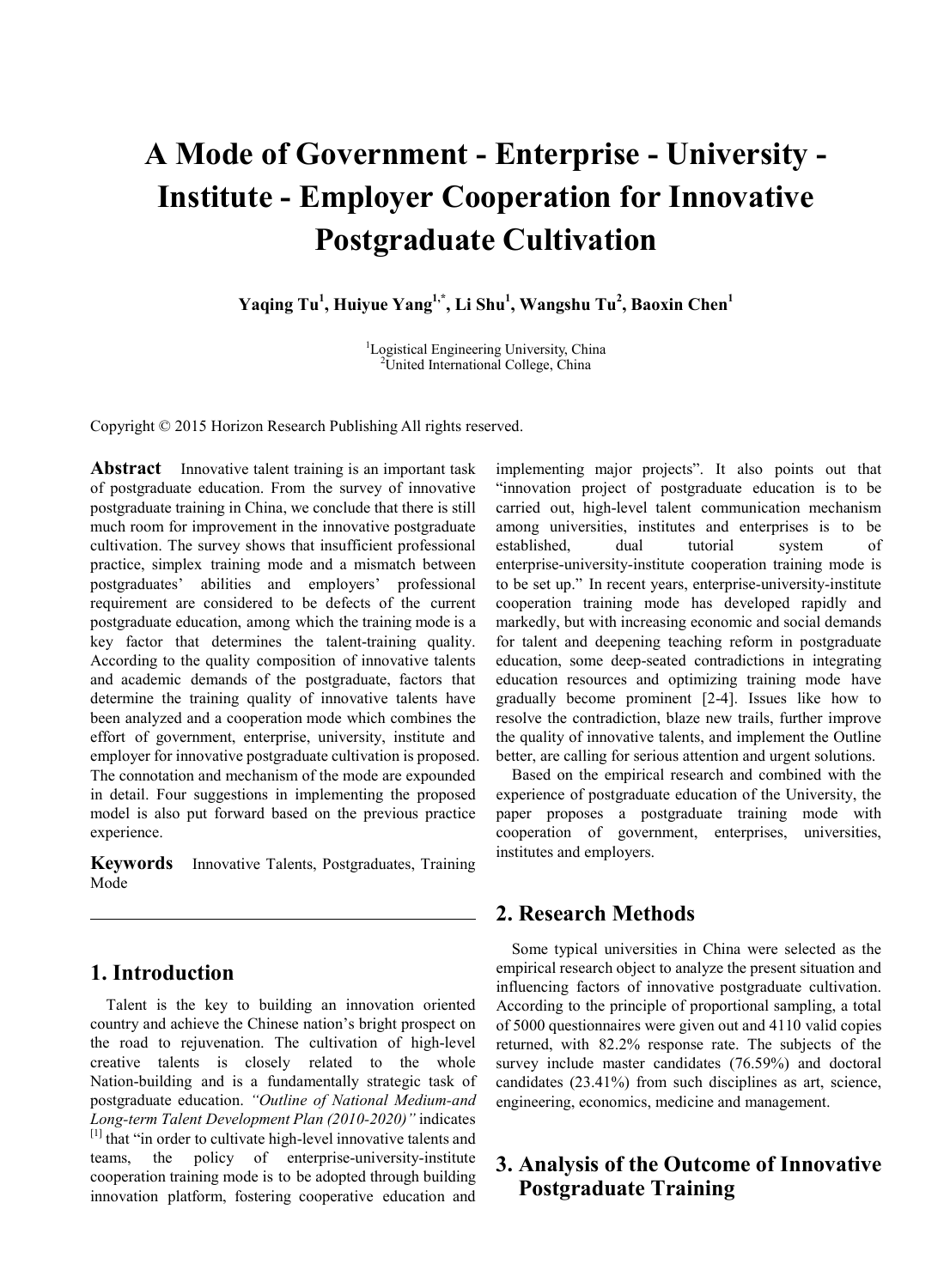| Options                                        | Shares(Tot:4110) | Ratio $(\%)$ | Options                      | Shares(Tot:4110) | Ratio<br>$(\%)$ |
|------------------------------------------------|------------------|--------------|------------------------------|------------------|-----------------|
| autonomous learning ability                    | 2907             | 70.73        | cooperation ability          | 2238             | 54.45           |
| scientific research ability                    | 2888             | 70.27        | social competence            | 1502             | 36.55           |
| professional practice ability                  | 2371             | 57.69        | humanistic quality           | 1755             | 42.70           |
| organization and management ability            | 1644             | 40.00        | foreign language<br>aptitude | 1409             | 34.28           |
| speech abilities of both verbal and<br>written | 1928             | 46.91        | others                       | 195              | 4.74            |
| interpersonal communication ability            | 57.18            | 2350         |                              |                  |                 |

**Table 1.** Postgraduates' Understanding of Innovative Qualities

The findings of the study are presented in the order of the research questions. First of all the postgraduates' perspective on innovative qualities is mentioned. In succession, we respectively bring forth the postgraduates' self-evaluation on innovative qualities and demands in cultivating the innovation. Then factors influencing the innovative talent cultivation and deficiency in cultivating innovative postgraduates are analyzed in turn.

### **3.1. General Perspective of the Postgraduate on Innovative Talent**

Postgraduates' perspective on innovative qualities**,** which directly reflects their view of talent and personal development goal, greatly influences the training quality of innovative talent.

Table 1 displays that abilities of scientific research, autonomous learning, professional practice, interpersonal communication and cooperation are widely recognized as qualities of innovative talents. Meanwhile, humanistic quality, speech abilities of both verbal and written, organization and management ability, foreign language aptitude, social competence are also considered as critical. The result shows that postgraduates have a comprehensive and profound understanding of innovative quality. In terms of the recognition ratio of abilities, autonomous learning ability and scientific research ability rank the top which indicates that academic research innovation is deemed as dominantly essential in innovative talents' quality, while professional practice ability, interpersonal communication ability and cooperation ability have been recognized by more than half of respondents which shows that excellent communication skills are regarded as indispensable for innovative talents.

### **3.2. Self-evaluation of Postgraduates on Innovative Qualities**

When asked about "How do you evaluate your innovative quality", 6.21% of the respondents are dissatisfied, 42.91% regard it ordinary, 38.12% are generally satisfied and only 12.76% feel satisfied.

**Table 2.** Self-evaluation of Postgraduates on Innovative Quality

| Options                     | satisfied | generally<br>satisfied | ordinary |      |
|-----------------------------|-----------|------------------------|----------|------|
| <b>Shares</b><br>(Tot:4110) | 533       | 1575                   | 1764     | 264  |
| Ratio $(\% )$               | 12.76     | 38.12                  | 42.91    | 6.21 |

Those who are satisfied with their own creativity account for 50.88% in total, but there are still 49.16% of respondents considering their innovative quality ordinary or dissatisfied. The data reveals that although efforts on innovative postgraduate training have been notably recognized, there is still much room and a pressing need for improving the innovative postgraduate training.

### **3.3. Postgraduates' Demands in Cultivating the Innovation**

Postgraduates' demands and expectations during their education need to be greatly emphasized. The survey indicates that, When asked about "what are your top concerns in their postgraduate study ", 76.79% of the participants are concerned about enhancing their comprehensive qualities, while 54.72% prefer to scientific research ability and academic quality, 41.65% to employment and professional development, and 37.86% to the degree reception. As shown in Table 3, when it comes to "In which aspects would you expect to be guided in your study", 68.56% of the participants prefer to professional skills, 46.98% choose employment and professional development, and 25.18% choose entrepreneurship. The results indicate that postgraduates tend to promote their development in an all-round way, which can be attributed to the increasing economic and social demands for innovative talents. It is also due to the fact that comprehensive quality is the core competence of innovative personnel which is hard to cultivate but often be neglected.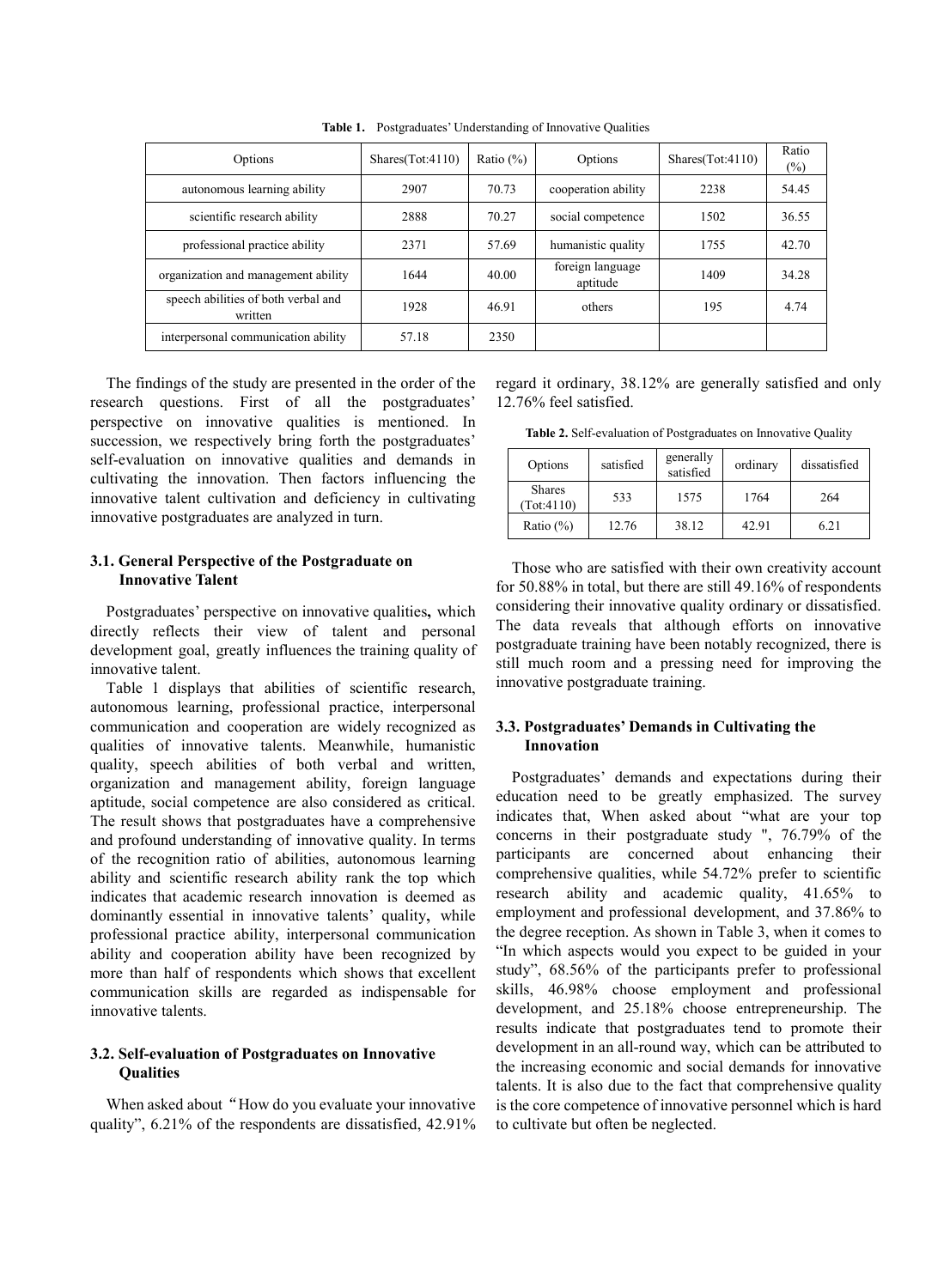| Directions concerned                                    | Directions expected to be guided |              |                                            |                            |              |
|---------------------------------------------------------|----------------------------------|--------------|--------------------------------------------|----------------------------|--------------|
| Options                                                 | <b>Shares</b><br>(Tot:4110)      | Ratio<br>(%) | Options                                    | <b>Shares</b><br>Tot:4110) | Ratio<br>(%) |
| degree                                                  | 1556                             | 37.86        | professional skills                        | 2818                       | 68.56        |
| scientific research achievement and<br>academic quality | 2249                             | 54.72        | employment and professional<br>development | 1931                       | 46.98        |
| comprehensive qualities                                 | 3156                             | 76.79        | entrepreneurship                           | 1035                       | 25.18        |
| employment and professional<br>development              | 1712                             | 41.65        | humanistic quality                         | 1741                       | 42.36        |
| not concerned                                           | 67                               | 1.63         | others                                     | 107                        | 2.60         |

**Table 3.** Postgraduates' demands in cultivating innovation

**Table 4.** Factors Influencing the Innovative Talent Cultivation

| Options          | government and school<br>policy | training<br>mode | curriculum<br>design | tutor quality | research<br>conditions | others |
|------------------|---------------------------------|------------------|----------------------|---------------|------------------------|--------|
| Shares(Tot:4110) | 2308                            | 3617             | 2106                 | 2207          | 2083                   | 90     |
| Ratio $(\%)$     | 56.16                           | 88.00            | 51.24                | 53.70         | 50.68                  | 2.19   |

**Table 5.** Deficiency in Cultivating Innovative Postgraduates

| Options          | simplex<br>$\cdot$ $\cdot$<br>training<br>mode | insufficient<br>practice<br>opportunities | irrelevance to<br>employers'<br>requirements | management<br>mode hindering<br>personality<br>development | inadequate<br>tutor<br>guidance | research<br>conditions | others |
|------------------|------------------------------------------------|-------------------------------------------|----------------------------------------------|------------------------------------------------------------|---------------------------------|------------------------|--------|
| Shares(Tot:4110) | 2458                                           | 2719                                      | 1926                                         | 2284                                                       | 1024                            | 966                    | 82     |
| Ratio $(\%)$     | 59.81                                          | 66.16                                     | 46.86                                        | 55.57                                                      | 24.91                           | 23.50                  | 2.00   |

#### **3.4. Factors Influencing the Innovative Talent Cultivation**

There are a great many factors influencing innovative talent training. Thus, to figure out the key factor and take corresponding measures are vitally important to improve the quality of talent training. As shown in Table 4, training mode accounting for 88.00% ranks first among those factors, followed by the government and the school policy(56.16%), tutor quality(53.70%), curriculum design(51.24%), research conditions(50.68%), and other factors(2.19%). Thus, the key to promoting the quality of innovative postgraduates is to combine policy, curriculum design, tutor team, research conditions and other factors.

#### **3.5. Deficiency in Cultivating Innovative Postgraduates**

When it comes to "the deficiency in training innovative postgraduates of your university" (as shown in Table 5). 66.16% of those questioned hold that professional practice opportunities for postgraduates are insufficient,59.81% hold that the training mode is relatively simple, 46.86% think there is a mismatch between their abilities and the employer's professional requirements, 55.57% feel the school management is not conducive to their personality development, 24.91% think more guidance from tutors are needed, 23.50% suggest that the research conditions remain to be improved, and 2.00% think deficiency exists in other training aspects. The result indicates that the current postgraduate training emphasizes more on theoretical

education rather than professional practice. Actually, it is an indisputable fact that theoretical innovation is incompatible with engineering practice  $[5]$ . It is mainly due to the outdated educational concept and inadequate educational resources, while the solitary school-based training mode is the direct cause. Under such circumstances, the irrelevance of innovative talent training objective to the professional requirements makes it imperative for employers to retrain graduates. The improvement of management mode and research conditions is expected by a large number of postgraduates. Inadequate tutor guidance which is caused by high teacher-student ratio remains a common problem and dissatisfaction among students.

To sum up, with the development of postgraduate innovation education, the training quality of innovative postgraduates has been notably enhanced, but there is still much room for improvement. The "enterprise-university-institute cooperation training mode" remains to be further optimized to meet the needs of building an innovation-oriented country. According to the quality composition of innovative talents and academic demands of postgraduates, factors that determine the training quality of innovative talents have been analyzed and a mode of government-enterprise-university-institute-employer

cooperation for innovative postgraduate cultivation is proposed  $\frac{16}{1}$ , which aims to further enhance the quality of innovative talent training by strengthening policy guidance, establishing closer contact with employers and integrating various educational resources.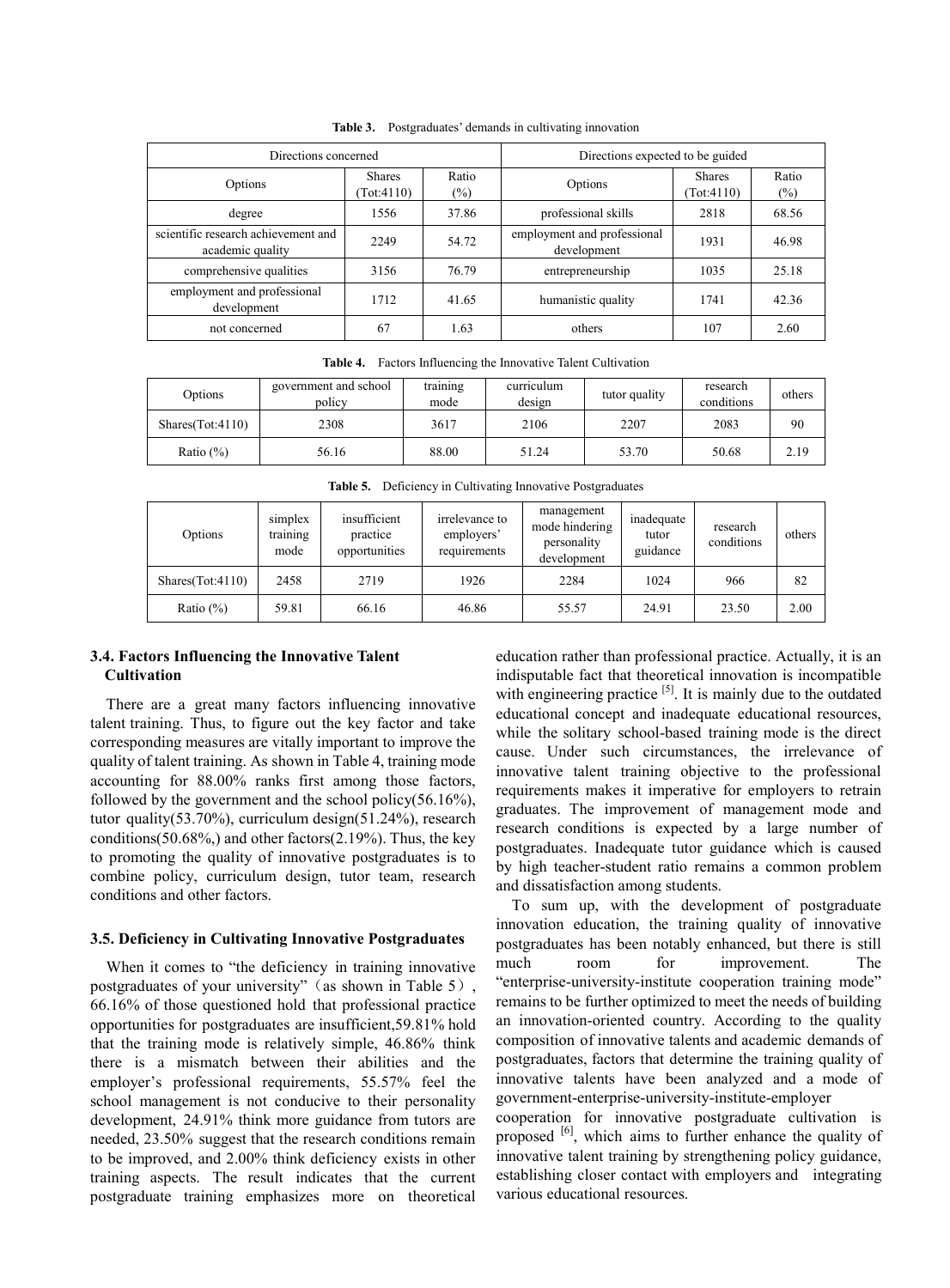# **4. Connotation of the Government - Enterprise – University – Institute - Employer Cooperation Training Mode**

The government-enterprise-university-institute-employer cooperation training mode organically combines the efforts of postgraduate training institutes, education departments, enterprises, research institutes, technical achievement application units and employers, make full use of their advantages in talent training, and integrate theoretical research-oriented school environment and practice-oriented production and application environment in the whole process of postgraduate cultivation. The training mode (Fig. 1) emphasizes combining theory with practice closely and requires each party to become deeply associated. Thus, the postgraduate will be able to have access to the newest and the most needed technique from the line of industrial application and production practice, identify the research topic of great value, gain the policy support (including funds) from the government, obtain the training requirement and target from employers, and integrate equipment and technology in enterprises. After considering engineering technology needs and personnel training requirements, more targeted and purposeful training programs and curriculum systems are designed for the postgraduate. In the training process, postgraduates begin with theoretical and technological acquisition in a university and continue to engage in the scientific research and practice in an institute or an enterprise so as to apply the theory into practice. Learning from the practical experience in engineering, postgraduates are supposed to summarize the key problem in research and make theoretical innovation. Postgraduates' innovative capabilities, in the interactive training process of "theory-practice-theory", are expected to be notably enhanced.

As shown in Figure 1, innovative postgraduate cultivation is taken as the central goal of "government – enterprise – university – institute - employer cooperation training mode". All parties get involved in two-way interaction under the principle of mutual benefit and reciprocity. The government and education departments provide policy guidance and necessary financial support in the training process. Enterprises offer the practical teaching base and internships and make the transformation of scientific research achievements possible. Schools provide postgraduates with teachers, experimental platforms and academic environment. Scientific research institutes make research projects available for students through joint training or project cooperation mode. Employers provide timely and frequent feedback in the form of the innovative quality assessment and job requirements so as to promote the research and optimize the talent training scheme.

# **5. Innovative Talent Training Mode with Government – Enterprise – University – Institute - Employer Cooperation**

It is quite necessary to integrate educational resources, such as universities, the government, enterprises, research institutes and employers, and develop an all-round, multi-perspective, multi-channel training mode in the process of cultivating innovative talents. The university that the author works for engages itself actively in teaching reform of postgraduate and explores the government-enterprise-university-institute-employer cooperation training mode. Under the guidance of school policy, "Postgraduate Innovation and Practice Workshop" has been established, taking disciplines of information technology, oil and natural gas engineering, civil engineering as pilot areas. Based on the existing school resources of disciplines and teachers, it has cooperated with information technology companies in Chongqing, China in scientific research and project development. Moreover, it has established a mechanism for postgraduates' internship in an acting capacity with many employers  $\frac{1}{2}$  and notable results have been achieved in innovative postgraduate cultivation. Based on the findings of the questionnaires and recent practices of the author's university, some suggestions for "government-enterprise-university-institute-employer cooperation training mode" are hereby put forward.

### **5.1. Integrate Educational Resources and Establish a "win-win" Cooperation Mechanism for Education**

The advantage of "government - enterprise – university institute - employer cooperation training mode" lies in the deep integration of educational resources. However, the roles and motivation of the parties involved in are different. Only through upholding the win-win approach and meeting their expectations can the cooperative training mode develop sustainably.

On the one hand, all involved parties should make their own position clear, not to be offside or absent in the cooperation. The government and education departments should be committed to creating favorable environment for cooperation, emphasizing on policy design for cooperation, rather than interfering with operation and implementation of cooperative education. Enterprises are expected to offer postgraduates timely information of market demands and enable them to select research topics closely linked to industrial application. Universities are supposed to act as the main body in innovative postgraduate training, while the research institutes which are not qualified for postgraduate training should play a collaborative role and share the technical advantage through project cooperation. Employers, as the platform for testing the quality of scientific achievements and talent training, are required to give timely feedback for the sake of training scheme optimization.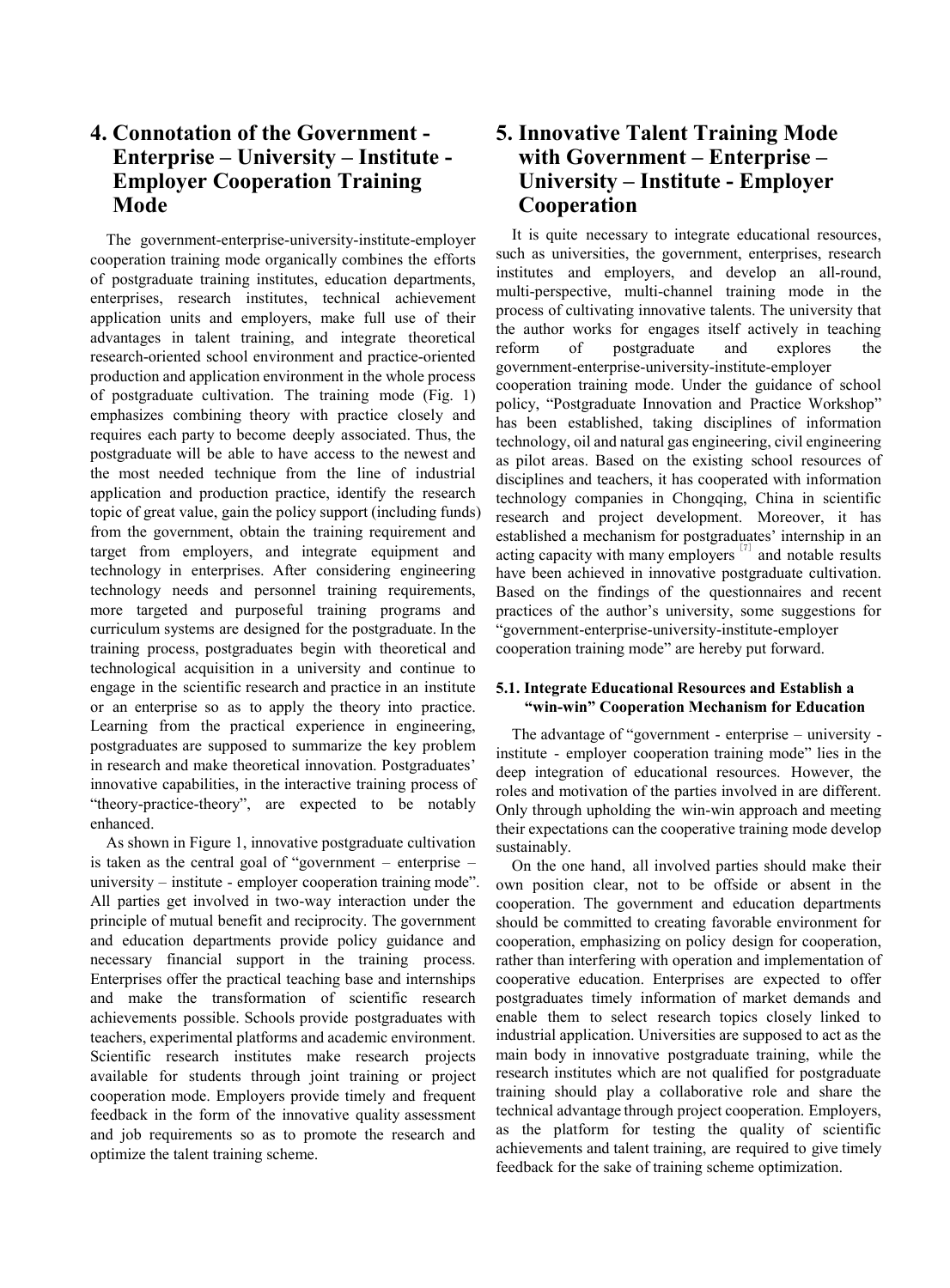

Figure1. Diagram of the "government-enterprise-university-institute-employer cooperation training mode"

On the other hand, all parties should cooperate closely to build an open channel for information exchange and sharing. In so doing, they can integrate their own resources, give full play to their respective advantages, and finally attain the goal of building a "government – enterprise – university – institute - employer cooperation training mode".

### **5.2 Improve Scientific Research Conditions and Promote the Commercialization of Scientific and Technological Achievements by Relying on Their Joint-built Entities**

The cooperation training mode has been put into practice for many years, but 29.37% of questioned postgraduates still consider that there are disconnections among enterprises, universities and research institutes; 51.42% maintain that the mode needs to be deepened, and only 19.21% think that it has made telling effects. As regards conditions for scientific research, 50.68% of respondents believe that the scientific research condition can hinder the training of innovative talent, while 23.50% argue that the research conditions need improving. In the process of employing the "government-enterprise-university-institute-employer cooperation training mode", we can give full scope to the roles of high-tech enterprises, R & D institutions (such as R & D centers, pilot base), engineering research centers and key laboratories, high-tech industrial parks and other forms of entities, to share educational resources and improve research conditions for training postgraduates. For the sake of avoiding disconnection among the involved parties, special attention should be paid to the leading role of "enterprises" as well as the social and economic values of scientific innovation. And it is imperative to ensure the applications of knowledge and research and focus on the use

of sources like the industrial incubator to facilitate the

transformation of innovative achievements into productive forces.

### **5.3. Attach Importance to Internship and Practical Training and Build Practice Bases for Innovation**

Innovation is not water without a source, and the cultivation of innovative talent is in need of platforms and environment for innovation. The cultivation of innovative talents can be realized by establishing bases for innovation practice, being guaranteed by rules of innovation cultivation, nursing innovation practice team, and expanding the training space via scientific project research and extracurricular scientific and technological practice activities. As to the construction of innovation practice bases, we can learn from the successful experience of some universities  $[8-10]$ , lay out a set of regulations for postgraduate innovation practices, and supply postgraduates with necessary support such as experimental space, equipment, materials, fund and tutor guidance. At the same time, with the support of the government, enterprises, institutes and employers, a special innovation fund for postgraduates can be set up in innovation practice bases so as to help students writing academic dissertations and making inventions. An innovation incentive mechanism can also be established according to the discipline advantage in order to encourage postgraduates to select tough research topics and help manage their worries about research risks from the system level. The second academic class for competition can be opened to create a better atmosphere for innovation practice.

#### **5.4. Conduct Joint Training and Give Nonstop Instructions**

"Government-enterprise-university-institute-employer